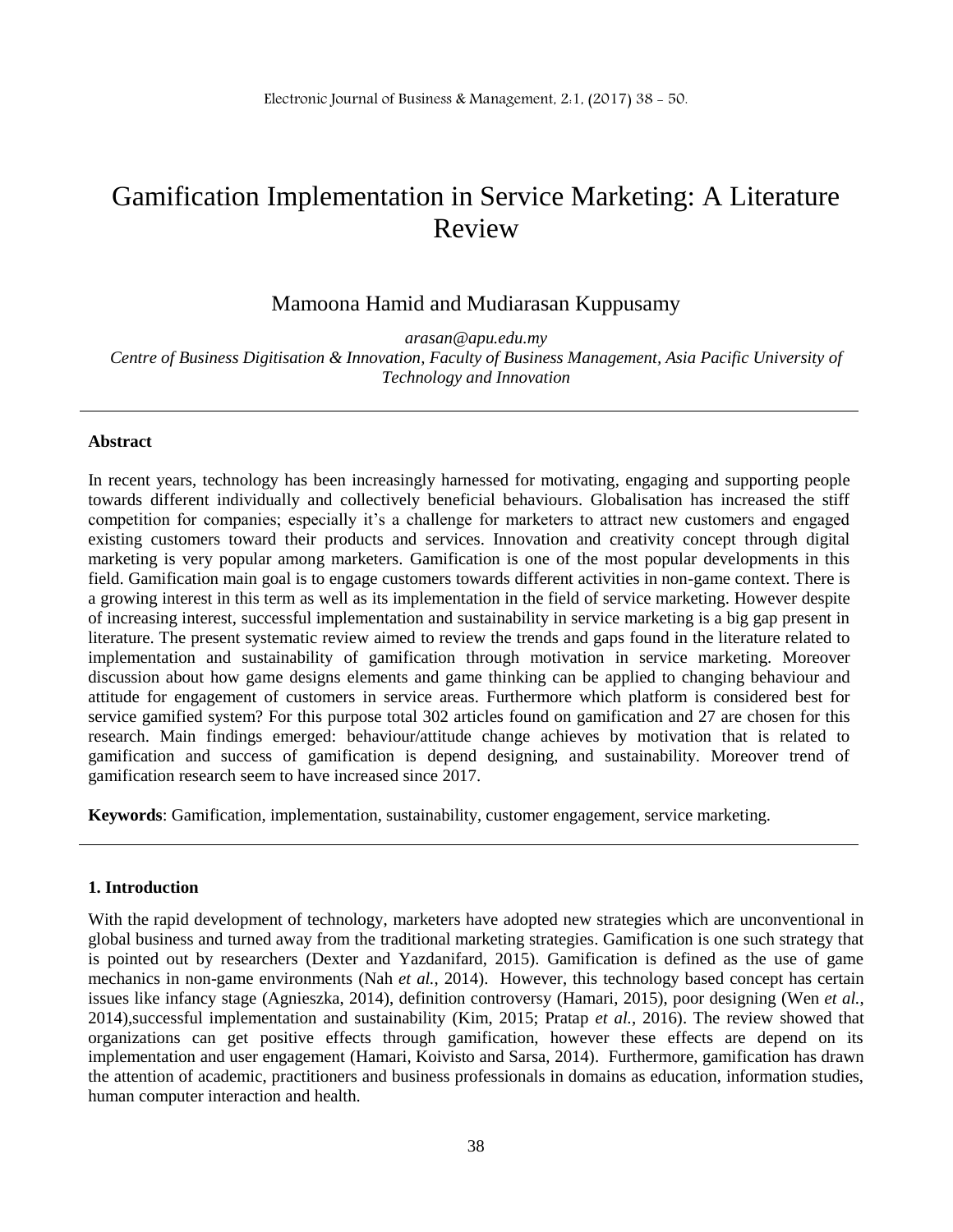Implementation and sustainability of gamification are least explored topics in service marketing. Previous literature has pointed out the dearth of empirical evidences related to gamification implementation and sustainability. Moreover, immature theoretical foundations and lack of uniform guidelines for applications are also the issues related to gamification (Hamari and Koivisto, 2015; Russell-Bennett and Baron, 2015). However based on the literature, more problematic areas of Gamification actually lie in the difficulty in successful implementation of gamification and difficulty in designing a Gamification mechanics to attract new customers and encourage existing customers to continually engaged in appropriate outcomes (Butler, 2014; Russell-Bennett and Baron, 2015). The research company argued that eighty per cent of gamified application failed to implement because of the poor designing (Hill, Goel and Yang, 2015). (Lauto and Valentin, 2016) discussed that a key task in open innovation processes is the selection of the best ideas and designs. One challenge that gamified experience faced is the issue of player attraction and long lasting engagement that move them towards loyalty (Freudmann and Bakamitsos, 2014). Previous studies pointed out the platform for gamification implementation but which platform is best to attract customers and for sustainability are till questionable. This systematic review aim is to find out the trend and guideline how the gap can in service marketing. Review of literature from past studies have produced trends, benefits and designing in different domains like human computer, health and education (Koivisto and Hamari, 2014; Dexter and Yazdanifard, 2015), but no systematic research has been directed on successful implementation and sustainability with most appropriate platform in service marketing. This review is to initiate an evidence-based discussion on gamification in service marketing.

## **2. Literature Review**

## **2.1 Gamification Industry**

In modern technological based business world, it is considered in marketing that non transactional customer engagement is very important that able customers to contribute a broad range of resources that directly and indirectly affect the company and other consumers (Brodie *et al.*, 2013; Freudmann and Bakamitsos, 2014; Harwood and Garry, 2015). Therefore many authors indicated that the industries can positively customer engagement through motivation and by using engagement platform (Seixas, Sandro and Jos, 2016; Yang, Asaad and Dwivedi, 2017). Consequently for customer engagement, gamification has seen extensive adoption by service industry in recent years, with an estimated 70 per cent of global 2000 service markets having at least one gamified application (Gartner, 2011). Moreover, it is reported by Deloitte in its report of Tech Trends that gamification can motivate customers towards engagement and competition to overwhelmed challenges and also be rewarded ("GAMIFICATION," 2013). Additionally, the organizations currently implementing this innovative concept are Microsoft, Alfa Romeo, Nike, Foursquare, Deloitte, Treehouse, Nissan, Recyclebank, Kaplan University and Samsung. According to Gartner, gamification may have achieved the level of maturity where it is declining and because of this approximately 80% of gamification application failed to meeting required objectives by 2014, particularly due to poor planning & designing and ignored intrinsic motivation (Hamari, Koivisto and Sarsa, 2014; Ioanăs and Stoica, 2014). However, gamification implementation is carried lot of expenditures estimated \$938 million on gamification software and in marketing activities per year (Palmer et al., 2012).

## **2.2 Gamification Theoretical Background**

Gamification is a new concept in digital marketing, is also a future trend which can applied in service marketing to change the motivation and behaviour of customers. However because of its impact on customer loyalty, this technology base concept is seen as a revolutionary change in business( Ng 2011 and Agnieszka, 2014). (Gartner, 2011) argued that in coming 10 years, approximately 70% of the world organizations looking for creativity and innovative approaches will be using gamification. Gamification has already been successfully used in marketing, business, health and education. Research has found that the user engagement in an online experience is significantly increased by gamification (Hamari, 2015; Suh and Wagner, 2017). However, experiential insights into the effects of game design elements in service market place are still scarce, leading to research gap for marketers and researchers. However research diversity on gamification has made it complicated to create single definition, so there is definition controversy, robust theories and lack of research framework is founded in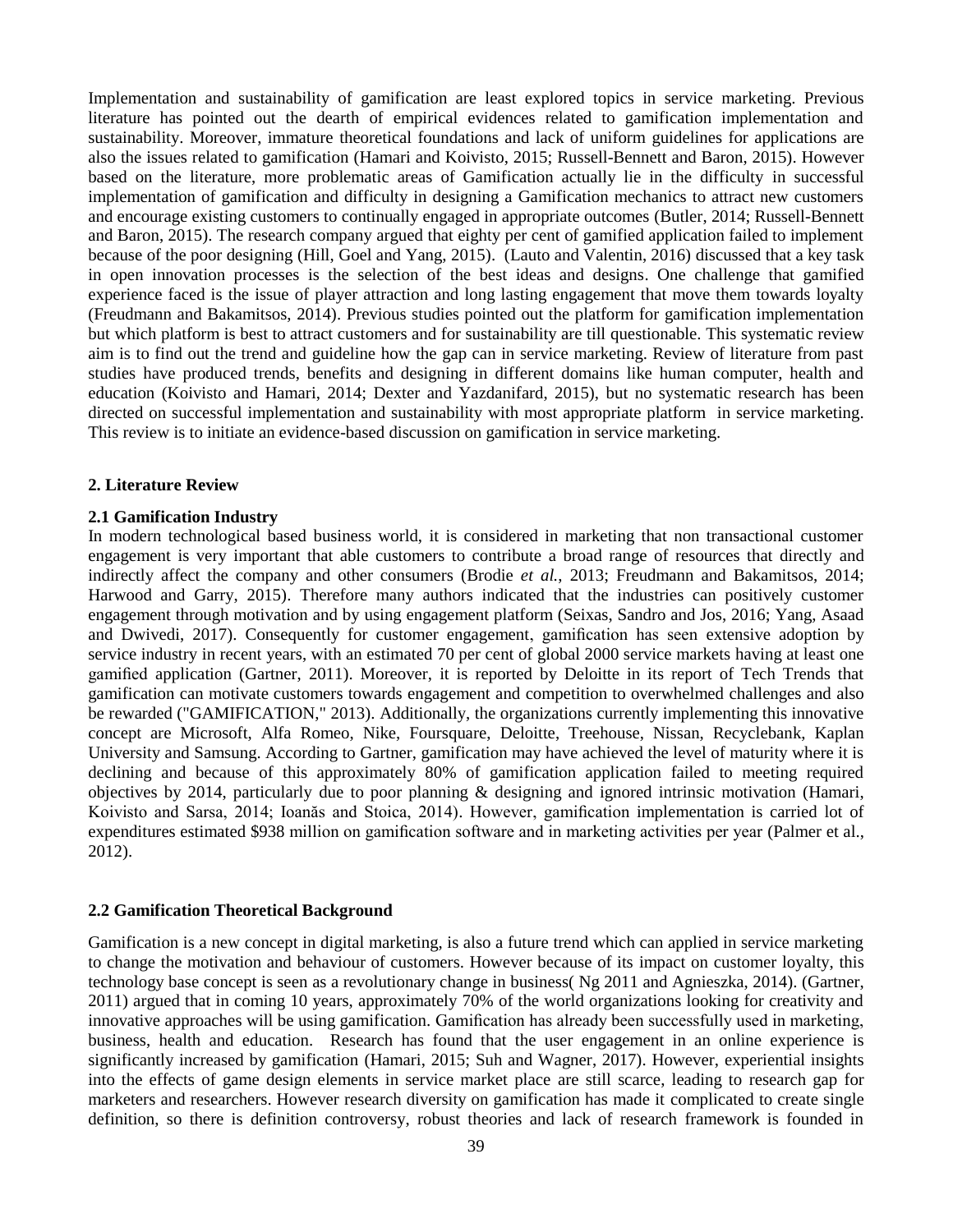literature(Conaway and Garay, 2014; Pellikka, 2014; Hamari and Koivisto, 2015; Deterding and Deterding, 2016).

Furthermore it is important to know the benefits of game design thinking and elements of game in different context. However there are different options to apply gamification in businesses. Psychology, motivation and behavioural outcomes are three main application areas of gamification (Hamari and Koivisto, 2013). Therefore gamification is applied especially to increase the motivation and engagement of consumers in different service domains like healthcare, education, business and environment (McCallum, 2012). Additionally, sustainability area has also recently experienced a large number of examples to motivate consumers changing their behaviour towards sustainable lifestyle. Gamification applications are also important in business and project management to make quick decision making process. However in business, the intension use of gamification basically encouraged collective decisions and communication (http://enterprise-gamification.com).

Therefore most of gamification researches have focused on concepts, definition and poor designing recently marketers and researchers have started to discover the potentials of gamification sustainability, platform and successful implementation among service industries. By combining the literature on gamification and service industry, this research intended to address the mechanics of gamification to achieve sustainability and observed gaps in order to evaluate current implementation practices through suitable platform.

## **2.3 Gamification Theories**

Gamification is closely related to motivation, it changes the behaviour by creating motivation for individuals (Wen *et al.*, 2014; Hamari and Koivisto, 2015; Xu *et al.*, 2016). Therefore many theories are focused on motivation like behaviourism, congnativism, self-determination, reasoned action theory, social proof theory, flow theory and positive psychology. Behaviourism theory is presented by Watson in 1913. This theory explains that how rewards are affected on individuals when they found link between task and reward. So to achieve the rewards they will start to perform the activity and this will change the behaviour. Behaviourism in gamification can change the behaviour of users through motivation and reward (Surugiu, 2014). However, this theory is only focused on reward earning strategy, participants may not know other reasons why they are engaged (Ne Gagné and Deci, 2005; Dexter and Yazdanifard, 2015). Moreover behaviourism ignores what is happening in an individual mind. This theory is also ignored the intrinsic motivation. However for Gamification both intrinsic and extrinsic motivations are important. As (R. M. Ryan and Deci, 2000) mentioned that only extrinsic rewards are not enough for motivation. The use of extrinsic motivation will decrease motivation to use company products and services once they remove that reward.

Self-determination theory given by Deci and Ryan in 1985 is a macro theory of human motivation concerning people"s inherent growth tendencies and their innate psychological needs. Therefore this is most influential motivational theory and is divided into intrinsic and extrinsic motivation (Deci *et al.*, 2001; Baard, Deci and Ryan, 2004). Autonomy, competence and relatedness are three psychological needs which are related to intrinsic motivation. On the other hand reward is concern about extrinsic motivation According to (Deci *et al.*, 2001) intrinsic motivation gives autonomy to an individual who provides them opportunity to choose, using feedback and not controlling the instructions given to people. He further argued that when autonomy is decreased it can decrease the creativity, performance and can also diminish the further desirability of the given sustainable activity (Gagne & Deci 2005). However psychology presents the concept of motivation related to Gamification in two ways that is intrinsic and extrinsic (Wen *et al.*, 2014; Berger and Schrader, 2016). Combination of extrinsic and intrinsic motivations is important for gamification success. In gamification, extrinsic motivation is linked with game elements like points and badges. Enjoyment, recognition, social acceptance, self-actualization are related with intrinsic (R. Ryan and Deci, 2000; Ne Gagné and Deci, 2005; Niemiec *et al.*, 2006).

Positive psychology is a branch of psychology, which has been given by Seligman and Csikszentmihalyi. This theory is further divided into two parts, PERMA and FLOW theory. What makes people happy is studied by Seligman. This concept is based on five core aspects that are important to flourishing individual. PERMA means Positive emotions, Engagement, Relationship, Meaning and Achievement. Second concept is FLOW that is proposed by Csikszentmihalyi in 1975. Flow is occurred when the activity is not very challenging or very easy. Flow will occur in following conditions: when goals are clear, there is balanced between perceived challenge,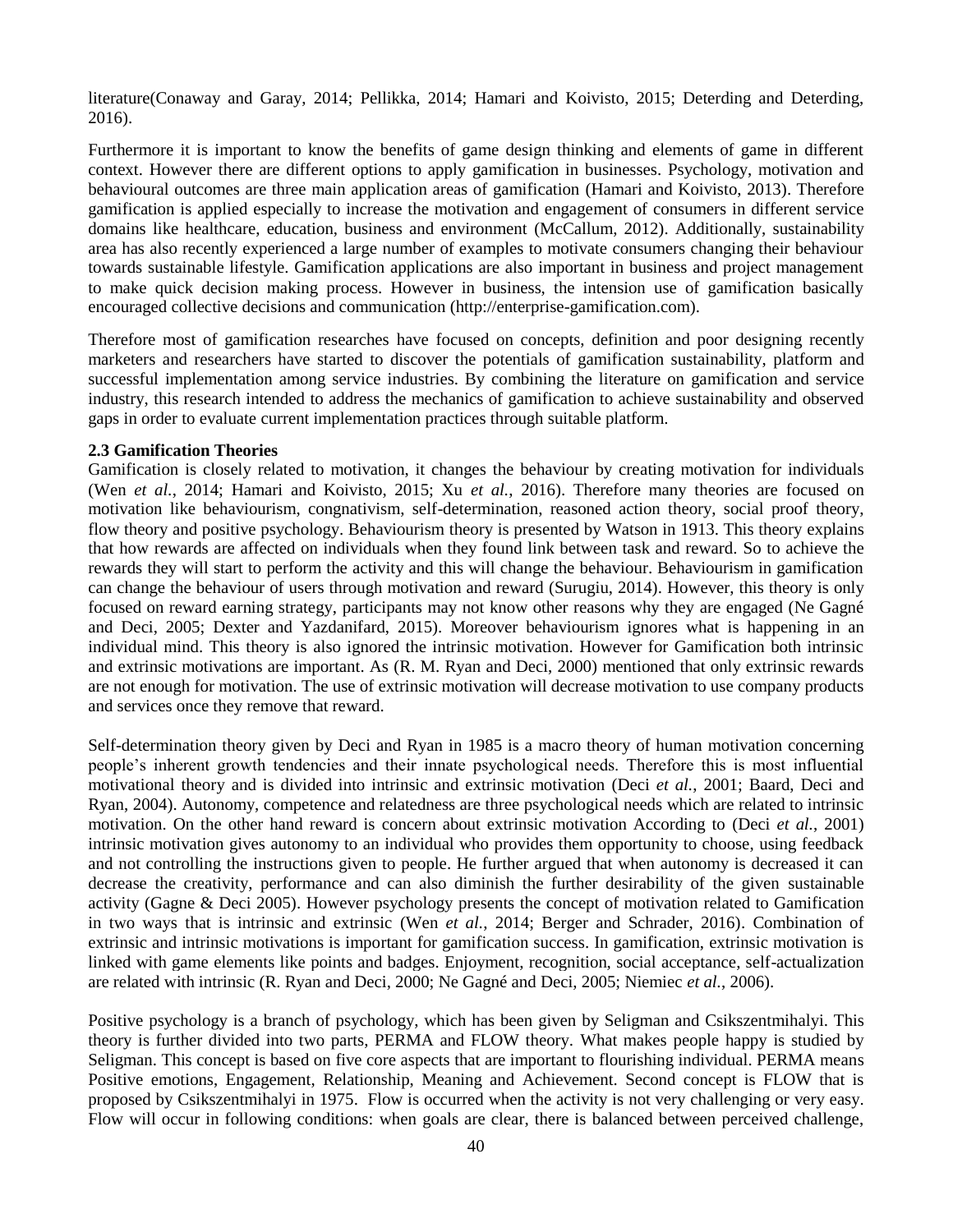skill and immediate outcome. Flow is important in gamified designing process. It will start to reflect the cognitive side of Gamification and focus on how people feel about what they do (Seligman and Csikszentmihalyi, 2000).

Theory of reasoned action is presented by Fishbein and Ajzen in1975, is focused on the use of technology system influence directly or indirectly on users behaviour intention, perceived ease of use, perceived usefulness, strategic value and attitude. This theory is important for the sustainability of gamified services.

# **2.4 Research Methodology**

Literature on gamification concludes that many empirical studies have lack of methodology background (Hamari, et al, 2014b). For illustration, lack of quantitative studies, small sample size, lacked control group in experiment and theories for defending the results. In this research, previous literature findings and discussion is combined to elaborate the result. Given the methodological diversity of gamification research in service marketing, this review is included qualitative as well as quantitative researches. Furthermore different phases are involved in this review study: first phase is related to search and inclusion in which different keywords were used like game design, gamification in service marketing, gamification theories, elements of gamification, gamification definition, gamification implementation, gamification sustainability and mobile gamification, so for this purpose distinct search engine were used including science direct, Google scholar, research gate, Springer and Emerald Insight. In this search researcher found total of 301 results. However articles were found from different journals including Computers in Human Behaviour, Springer Open Journal, Science Direct, Journal of Services Marketing, European Journal of Training and Development, Journal of Biomedical Informatics, Journal of Advertising, International Journal of Educational Technology in Higher Education, Int. J. Human-Computer Studies, AIS Electronic Library (AISeL), Energy Research & Social Science, International journal of information management, Computers & Education, Conference papers, Tourism Management, Industrial Marketing Management, Australasian Marketing Journal, Technological Forecasting & Social Change, Journal of Travel & Tourism Marketing, Journal of Consumer Marketing, Journal of interactive marketing, Internet Interventions and Human Resource Management International Digest. Moreover the articles were organized and coded according to the type and context. So total of 25 most relevant articles were selected for this review. In next part analysis of 27 articles is included; the articles were studied and then inserted in an analytic review table including the categories of source, subject, type, method, data source, platform, theories and country context (Table 1). Furthermore in next step, identical categories studies were compared then further data was investigated. Furthermore trend, design, implementation, engagement, benefits & challenges, usage of platform, and sustainability in context of service marketing was discussed in detail.

| Source       | Discipline       | Type          | Method       | Data Source       | Platform | Theory/       | Country  |
|--------------|------------------|---------------|--------------|-------------------|----------|---------------|----------|
|              |                  |               |              |                   |          | Model         | context  |
| Koivisto and | in<br>Computer   | Survey        | Survey       | Online survey     | Social   |               | Finland  |
| Hamari,      | Human            |               |              | of<br>of<br>users | media    |               |          |
| (2014)       | <b>Behaviour</b> |               |              | Fitocracy         |          |               |          |
| Rodrigues,   | in<br>Computer   | Implementati  | Quantitative | Online<br>bank    | Website  | Technology    | Portugal |
| Oliveira and | Human            | <sub>on</sub> |              | customers         |          | acceptance    |          |
| Costa.       | behaviour        |               |              | invite to rate    |          | theory,       |          |
| (2016a)      |                  |               |              | the variables.    |          | of<br>Theory  |          |
|              |                  |               |              |                   |          | Reasoned      |          |
|              |                  |               |              |                   |          | Action,       |          |
|              |                  |               |              |                   |          | (TRA)         |          |
|              |                  |               |              |                   |          |               |          |
| Ming<br>et   | Marketing        | Implementati  | Survey       | Online            | Social   | Motivation    | Taiwan   |
| al.,(2014)   |                  | <sub>on</sub> |              | observations      | media    | from<br>model |          |
|              |                  |               |              | of likes and      |          | the aspect of |          |
|              |                  |               |              | shares            |          | psychology    |          |

| Table 1: An analysis of studies on Gamification in service marketing $(n = 25)$ |
|---------------------------------------------------------------------------------|
|---------------------------------------------------------------------------------|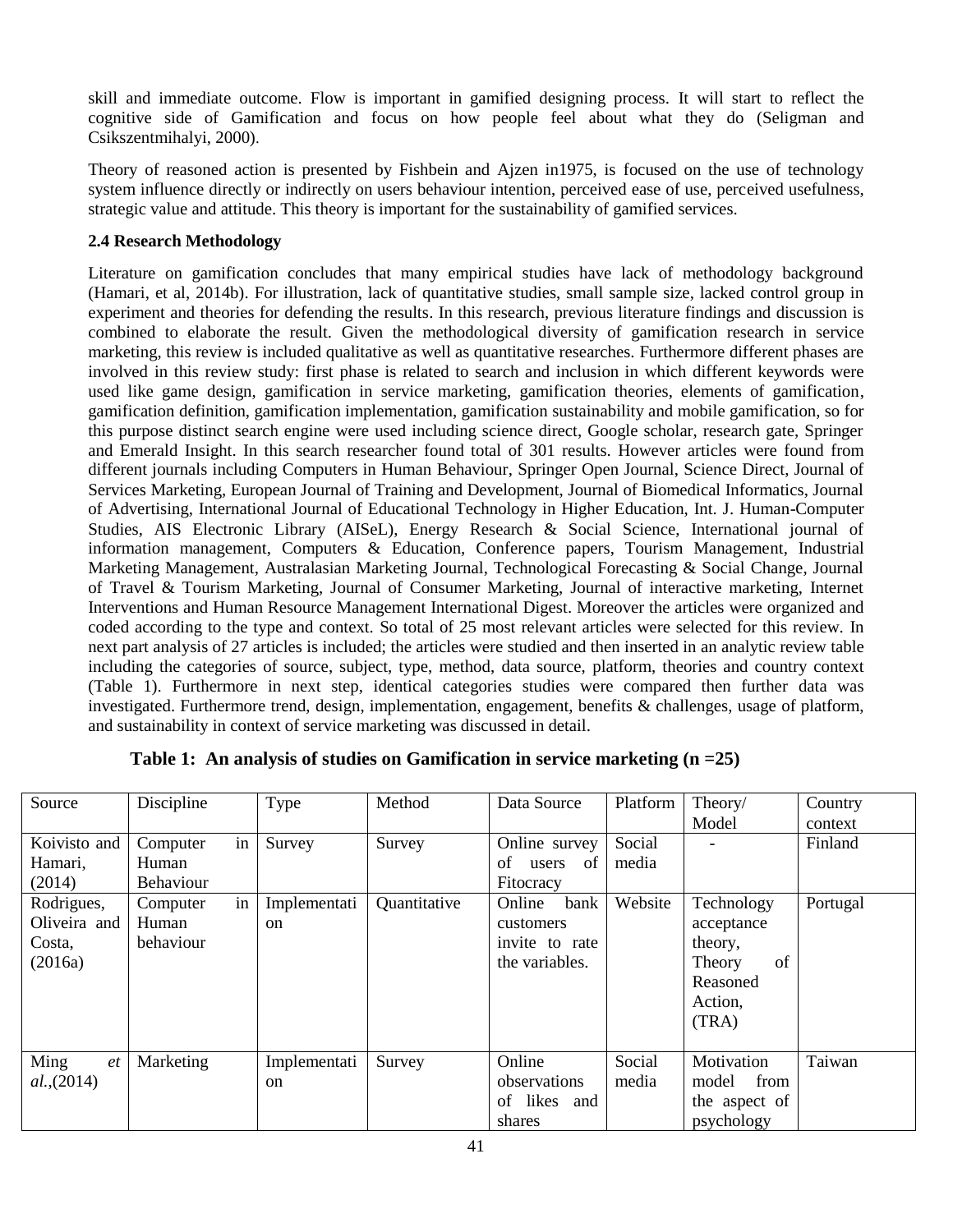| Xu<br>et<br>al.<br>(2016)                       | Tourism<br>management                                            | Survey             | Qualitative                          | Focus groups<br>emphasize on<br>group<br>discussion and<br>interaction, as<br>well as share<br>compare<br>and<br>participant's<br>experiences. | website                     | MDA model                                    | <b>Cross Country</b><br>(China&UK)      |
|-------------------------------------------------|------------------------------------------------------------------|--------------------|--------------------------------------|------------------------------------------------------------------------------------------------------------------------------------------------|-----------------------------|----------------------------------------------|-----------------------------------------|
| Partners<br>et<br>al., (2012)                   | Consumer<br>marketing                                            | Implementati<br>on | Qualitative                          | 19 in depth<br>interviews<br>with<br>individuals<br>who<br>are<br>frequent<br>online<br>shoppers                                               | Social<br>media             |                                              | <b>UK</b>                               |
| Conaway<br>and Garay,<br>(2014)                 | Service<br>Marketing                                             | Survey             | Survey                               | Exciting<br>published<br>literature,<br>trade<br>publications<br>and<br>newsletters                                                            | website                     | Design theory                                | Mexico                                  |
| Harwood<br>and<br>Garry,<br>(2015)              | Service<br>Marketing                                             | Implementati<br>on | Mixed method                         | Netnography<br>and<br>participants<br>observation                                                                                              | Website                     | Flow<br>and<br>social<br>cognitive<br>theory | Cross<br>study<br>(UK & New<br>Zealand) |
| Wen, Chang<br>Lin,<br>and<br>(2015)             | Service<br>marketing<br>for<br>customer<br>purchase<br>intention | Implementati<br>on | Quantitative                         | Questionnaire                                                                                                                                  | Mobile<br>applicati<br>ons  | Behaviourism<br>theory                       | Greece                                  |
| Ching,<br>Hsieh<br>and  <br>Hwang,<br>(2017)    | Online<br>marketing                                              | Survey             | Case<br>description                  |                                                                                                                                                | Social<br>media             | $\overline{\phantom{a}}$                     | Taiwan                                  |
| Seixas,<br>Sandro<br>and<br>Jos, (2016)         | in<br>Marketing<br>education<br>services                         | Implementati<br>on | Field<br>base<br>research            | Observations,<br>semi<br>structured<br>interviews and<br>questionnaires                                                                        | Social<br>media             |                                              | <b>Brazil</b>                           |
| Mitchell,<br>Schuster and<br>Drennan,<br>(2017) | Social<br>marketing<br>behaviour                                 | Implementati<br>on | Experimental                         | Self-<br>administrated<br>online survey,<br>observation                                                                                        | Mobile<br>apps              |                                              | Australia                               |
| Hamari and<br>Koivisto,<br>(2015)               | Information<br>Management                                        | Survey             | Survey method                        | Online<br>questionnaire                                                                                                                        | Social<br>media,<br>Website | Self<br>determination                        | Finland                                 |
| Guang et al.,<br>(2017)                         | Industrial<br>marketing<br>management                            | Implementati<br>on | Systematic<br>review/<br>qualitative | Publication<br>formats<br>including                                                                                                            |                             | Advance<br>service<br>transformatio          | <b>UK</b>                               |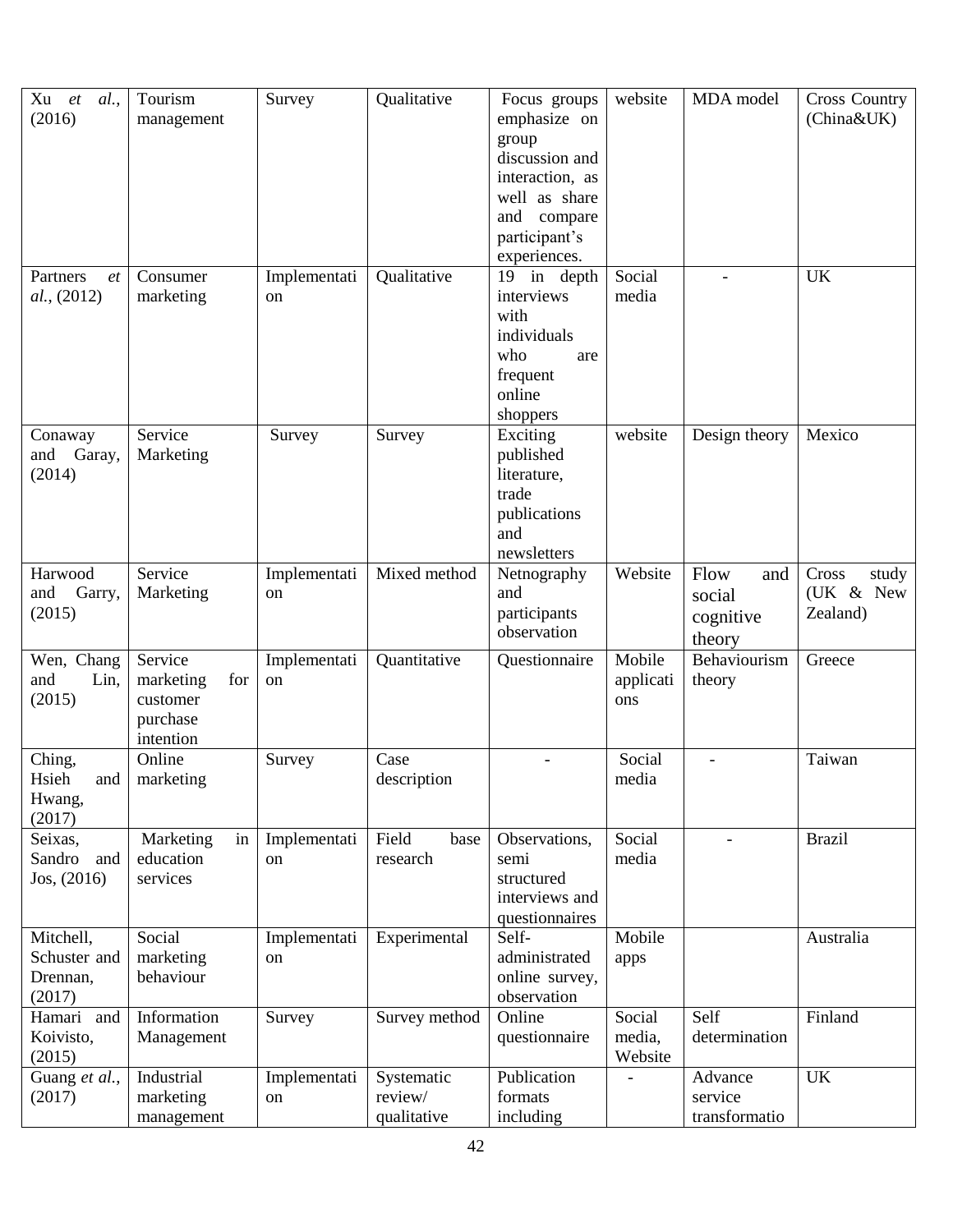|                |                  |              |                 | books,<br>peer          |                          | business<br>$\mathbf n$ |                |
|----------------|------------------|--------------|-----------------|-------------------------|--------------------------|-------------------------|----------------|
|                |                  |              |                 | reviewed                |                          | model                   |                |
|                |                  |              |                 | journal                 |                          |                         |                |
|                |                  |              |                 | articles                |                          |                         |                |
|                |                  |              |                 |                         |                          |                         |                |
| Butler,        | Marketing in IT  | Survey       | Survey          | Meyers-                 |                          | $\overline{a}$          | Norway         |
| (2014)         |                  |              |                 | <b>Briggs</b><br>Type   |                          |                         |                |
|                |                  |              |                 | Indicator tool          |                          |                         |                |
|                |                  |              |                 | used<br><i>is</i><br>to |                          |                         |                |
|                |                  |              |                 | judge<br>the            |                          |                         |                |
|                |                  |              |                 | personality             |                          |                         |                |
|                |                  |              |                 | types                   |                          |                         |                |
| Agnieszka,     | Relationship     | Implementati | Qualitative     | Journals<br>and         |                          | Relationship            | Poland         |
| (2014)         | marketing        | on           | descriptive     | articles                |                          | marketing               |                |
|                |                  |              | research        |                         |                          | theory                  |                |
| Nakashima      | e-Marketing in   | Survey       | Case study      | Survey,                 | Website                  |                         | Japan          |
| and            | service business |              |                 | observations,           |                          |                         |                |
| Maruyama,      |                  |              |                 | interview and           |                          |                         |                |
| (2017)         |                  |              |                 | questionnaire           |                          |                         |                |
| Sailer et al., | in<br>Computer   | Survey       | Experimental    | Online survey,          | Mobile                   | Self-                   | Germany        |
| (2017)         | human            |              | study           | observation             | applicati                | determination           |                |
|                | behaviour        |              |                 |                         | on                       | theory,                 |                |
|                |                  |              |                 |                         |                          | psychological           |                |
|                |                  |              |                 |                         |                          | need                    |                |
|                |                  |              |                 |                         |                          | satisfaction            |                |
| Morganti<br>et | Electronic       | Implementati | Systematic      | Relevant                | $\overline{\phantom{a}}$ |                         | Italy          |
| al., (2017)    | Marketing        | on           | review study    | publications            |                          |                         |                |
| Hamari and     | Electronic       | Implementati | Qualitative     | Survey                  | Social                   | of<br>Theory            | Finland        |
| Koivisto,      |                  |              |                 | through                 | media                    |                         |                |
|                |                  |              |                 |                         |                          |                         |                |
|                | marketing        | on           | survey          |                         |                          | planned                 |                |
| (2013)         |                  |              |                 | gamification            |                          | behaviour               |                |
|                |                  |              |                 | application             |                          |                         |                |
|                |                  |              |                 | called                  |                          |                         |                |
|                |                  |              |                 | Fitocracy               |                          |                         |                |
| Matallaoui     | in<br>Computer   | Implementati | Systematic      | Reports,                | $\overline{a}$           | MDA model               | Cross<br>study |
| et al, (2017)  | human            | on           | review,         | publications            |                          |                         | (Germany       |
|                | behaviour        |              | quantitative    |                         |                          |                         | &Finland)      |
|                |                  |              | and qualitative |                         |                          |                         |                |
| Lucassen       | Consumer         | Implementati | Qualitative     | Semi                    | Social                   | Unified                 | The            |
| and Jansen,    | marketing        | on           |                 | structured              | media                    | Theory<br>of            | Netherlands    |
| (2014)         |                  |              |                 | Interview,              |                          | Acceptance              |                |
|                |                  |              |                 | discussion              |                          | and Use of              |                |
|                |                  |              |                 |                         |                          | Technology              |                |
|                |                  |              |                 |                         |                          | (UTAUT)                 |                |
|                |                  |              |                 |                         |                          | model                   |                |
| Yang, Asaad    | Marketing        | implementati | Quantitative    | Past literature         | Website,                 | Desire theory           | <b>UK</b>      |
| and            | context          | on           |                 | based<br>on             | mobile                   | $&$ theory of           |                |
| Dwivedi,       |                  |              |                 | qualitative             | app                      | reasoned                |                |
| (2017)         |                  |              |                 | approach                |                          | action<br>and           |                |
|                |                  |              |                 |                         |                          | MDA model               |                |
| Goncalo        | Marketing<br>in  | Implementati | Quantitative    | Questionnaire           | Mobile                   | unified theory          | Portugal       |
| Baptist and    | service          | on           |                 |                         |                          | of                      |                |
| Tiago          | designing        |              |                 |                         |                          | acceptance,             |                |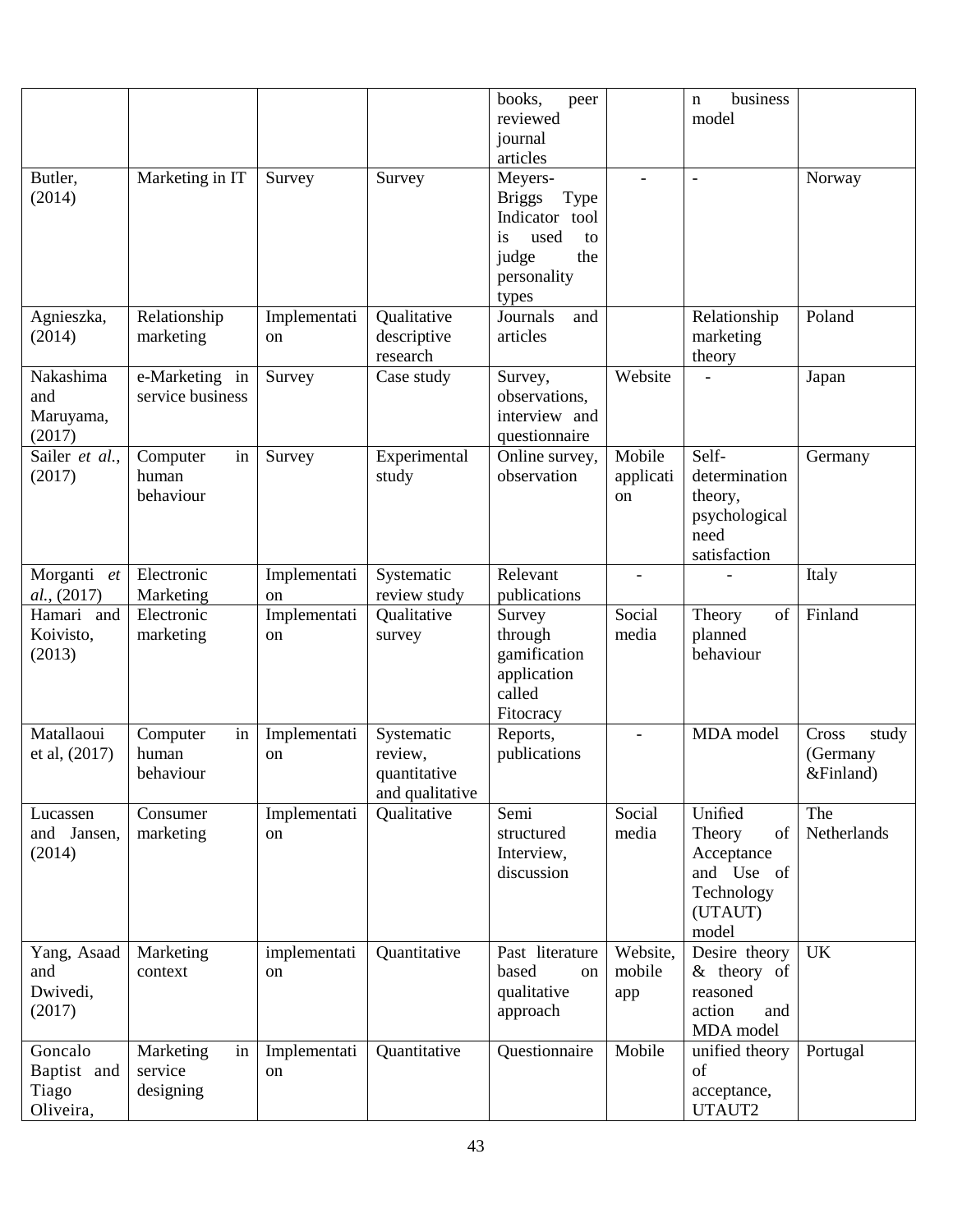| (2016)                 |                   |               |              |                     |          |                        |                |
|------------------------|-------------------|---------------|--------------|---------------------|----------|------------------------|----------------|
| Seaborn                | Human<br>computer | Survey        | Qualitative  | Survey<br>method    |          | Self-<br>determination | Canada         |
| Fels,<br>and<br>(2015) | studies           |               |              |                     |          | theory                 |                |
| <b>Bittner</b><br>and  | Consumer          | Research      | Quantitative | Questionnaire       | Social   | Planed                 | Cross<br>study |
| Shipper,               | marketing         |               |              |                     | media    | behaviour              | (Germany       |
| (2014)                 |                   |               |              |                     |          | theory                 | &Netherland)   |
| Helena                 | Consumer          | Implementati  | Exploratory  | Focus<br>group,     | Social   | Congnativism           | Portugal       |
| Nobre<br>and           | Marketing         | <sub>on</sub> |              | semi                | media    | and                    |                |
| Andre,                 |                   |               |              | structured          |          | behaviourism           |                |
| (2017)                 |                   |               |              | interviews          |          |                        |                |
| <b>Brodie</b><br>et    | <b>Business</b>   | Survey        | Qualitative  | <b>Observations</b> | websites |                        | New Zealand    |
| al.,(2013)             | research          |               |              |                     |          |                        |                |

Numerous key findings found as a result of the research review of the particular 27 articles on gamification in service domain. These findings described below in terms of gamification trend, customer engagement, implementation, designing, platform and sustainability.

# **2.5 Trends and Gap**

Number of Publications



|  | Figure 1: Years |
|--|-----------------|
|--|-----------------|

The articles examined from the time between 2012 and the 2017 first half, when research on gamification trend in service domain is increasing. As presented in Figure 1, in the third year trend is increased the next year it decreased but in last year there is tremendous change is occur in gamification researches and increased dramatically. From the period of 2014-2017 approximately 70% articles have been published. However approximately 70% studies conducted in developed countries. In case of emerging, developing and cross country, very limited studies was conducted estimated 20%, 5% and 5% respectively as shown in table 1. Moreover qualitative and survey approach is used in mostly studies. While in theories part, self-determination, behaviourism, reasoned action, flow and unified theory of acceptance are frequently used. In context of platform, approximately above 50% studies discussed websites.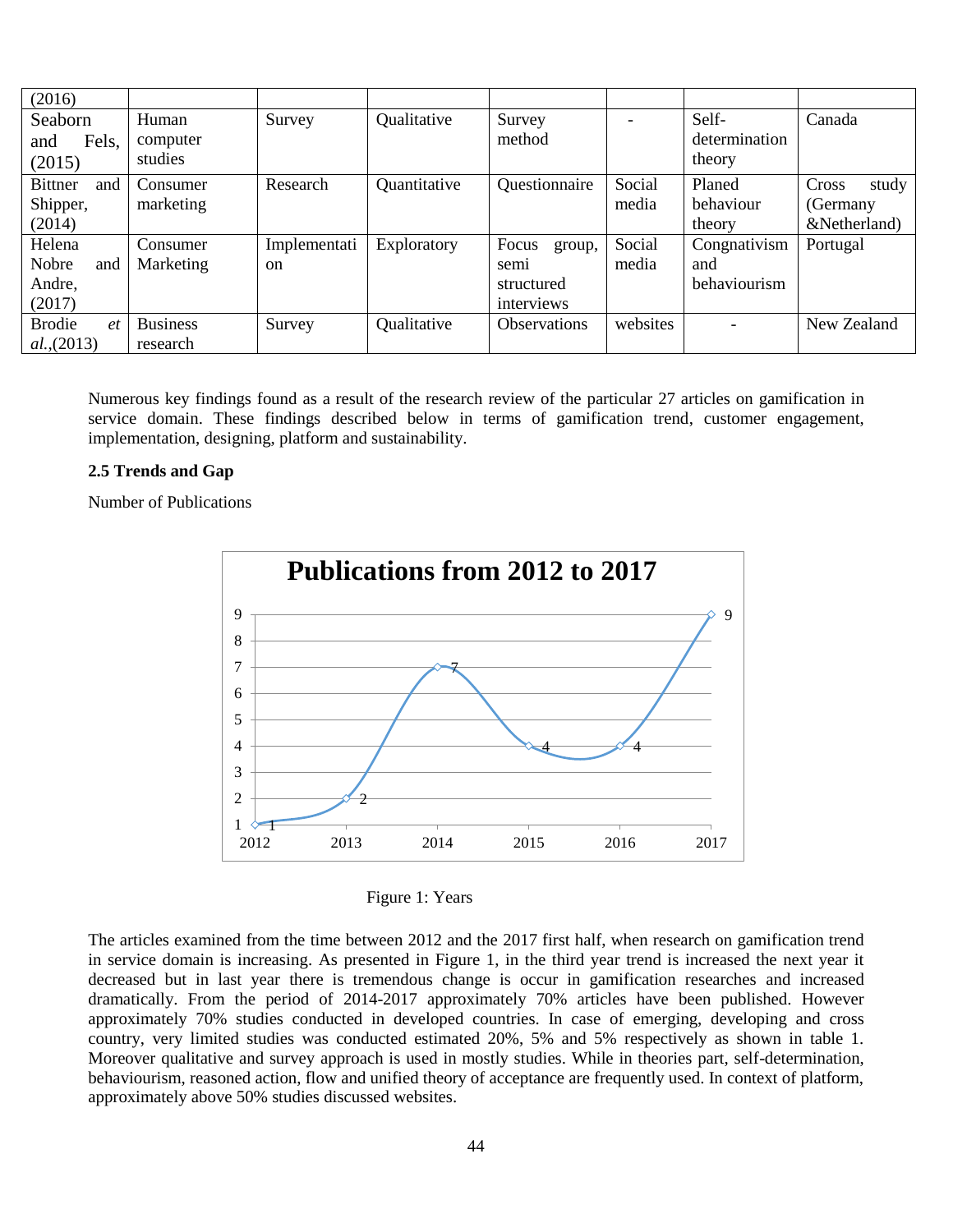Therefore Gamification in the research field has expressively increased in the past five years. The initial phase of research has consisted of definitions, concepts, game design and framework for gamification, while mostly conference papers, technical papers describing game design elements, user technology adoption, user effects, network exposure, social motivation towards attitude and study about benefits of gamified system (Partners *et al.*, 2012; Hamari and Koivisto, 2013; Koivisto and Hamari, 2014; Conaway and Garay, 2014; Seaborn and Fels, 2015). However publications of initial stage are related to information technology, game studies, psychology, and human computer interaction. In second phase, mostly researches are conducted on consumer motivation (Sailer *et al.*, 2017), online marketing, use of smart technologies, adoption of gamification in service industries (Yang, Asaad and Dwivedi, 2017), gamification as a brand co creation and gamification in service marketing (Andre, 2017).

However mostly studies are on conducted in developed countries with qualitative and survey methodology adoption. In developing and emerging countries very limited studies are conducted. While literature showed that the past studies have lack of experimental designs, theoretical supports for motivation and engagement and evidences of suitable platform for sustainability (Partners *et al.*, 2012; Koivisto and Hamari, 2014; Seaborn and Fels, 2015; Deterding and Deterding, 2016). So to fill the gap, It is important to conduct the study on effective design that is attractive for different age groups, customer engagement and sustainability by supporting theories including self-determination theory, social proof theory, flow theory and reasoned action theory.

#### **2.6 Implementation and Gamification**

Implementation of gamification is very important to achieve the goal of customer attraction. Full consideration is required for successful implementation of gamification in services to achieve the desired outcomes like behaviour change, relationship development, loyalty, repeat visits and the intrinsic and extrinsic rewards (Harwood and Garry, 2015; Sigala, 2015). Intrinsic and extrinsic rewards / motivation are crucial for gamification success. Effective designing of Game and gamification mechanic is very important for successful implementation. It is argued that in previous literature that the Gamification use is strongly determined by both utilitarian and hedonic benefits. So both utilitarian and hedonic aspects are strong determinants for Gamification acceptance. Moreover game design effect on need satisfaction also depends on quality and aesthetics of the design implementation. In other words, the whole process of implementing gamification plays a crucial role, However in literature ( Nicholson, 2012; Hamari and Koivisto, 2013; Agnieszka, 2014; Deterding et al, 2016; Rodrigues, Oliveira and Costa, 2016b) mentioned that there is need to attach more rewards in gamified system to encourage the customers. Therefore intrinsic motivation need to be dressed because individuals want emotionally and mentally affection. As (Ryan and Deci, 2000) defined intrinsic motivation that it is an activity/ task doing for getting enjoyment rewards rather than achieved rewarding values or pressure. Furthermore (Koivisto and Hamari, 2014; Hamari, 2015; Sailer *et al.*, 2017) discussed that gamification main purpose is to motivate psychological and behavioural results. Furthermore services are serving for utilitarian purpose and hedonic elements like feedback, progress, encouragement, achievement and fun implementation is core service of gamification applications to increase user motivation and supporting them to increase engagement. Likewise self-determination that is presented by Ryan and Deci in 1985 also pointed out that motivation is increased by intrinsic and extrinsic rewards but intinsic rewards like recognition, fun and enjoyment is more fruitfull to achieve the goals. However ( Hamari, 2013; Hamari and Koivisto, 2013; Mitchell, Schuster and Drennan, 2017) pointed out that many service industries also use to implement the social features in gamification exercise to motivate the intrinsic satisfaction in customers. While use of social factors in gamified service design shows the effectiveness of gamification service among customers. Community size is also influence positively to perceived benefits from social recognition and influence. It is also noted that social factor are strong predictors for attitude/ behavioural modification and intention use in gamified services. Furthermore ( Butler, 2014; Wen, Chang and Lin, 2015; Hamari, 2015) indicate the negative impact of time with social influence, peer opinion and social pressure become reduce the use of service because individuals achieved enough experience from service use so they depend on their opinion rather than adopted from society. Additionally social proof theory that is presented by (Cialdini, 2001) predicts that individuals are more likely engaged with experience which they perceived from others and give social validity proof that they are also engaged in same behaviour. However it is also questionable that which platform is best for gamification implementation? In literature different authors pointed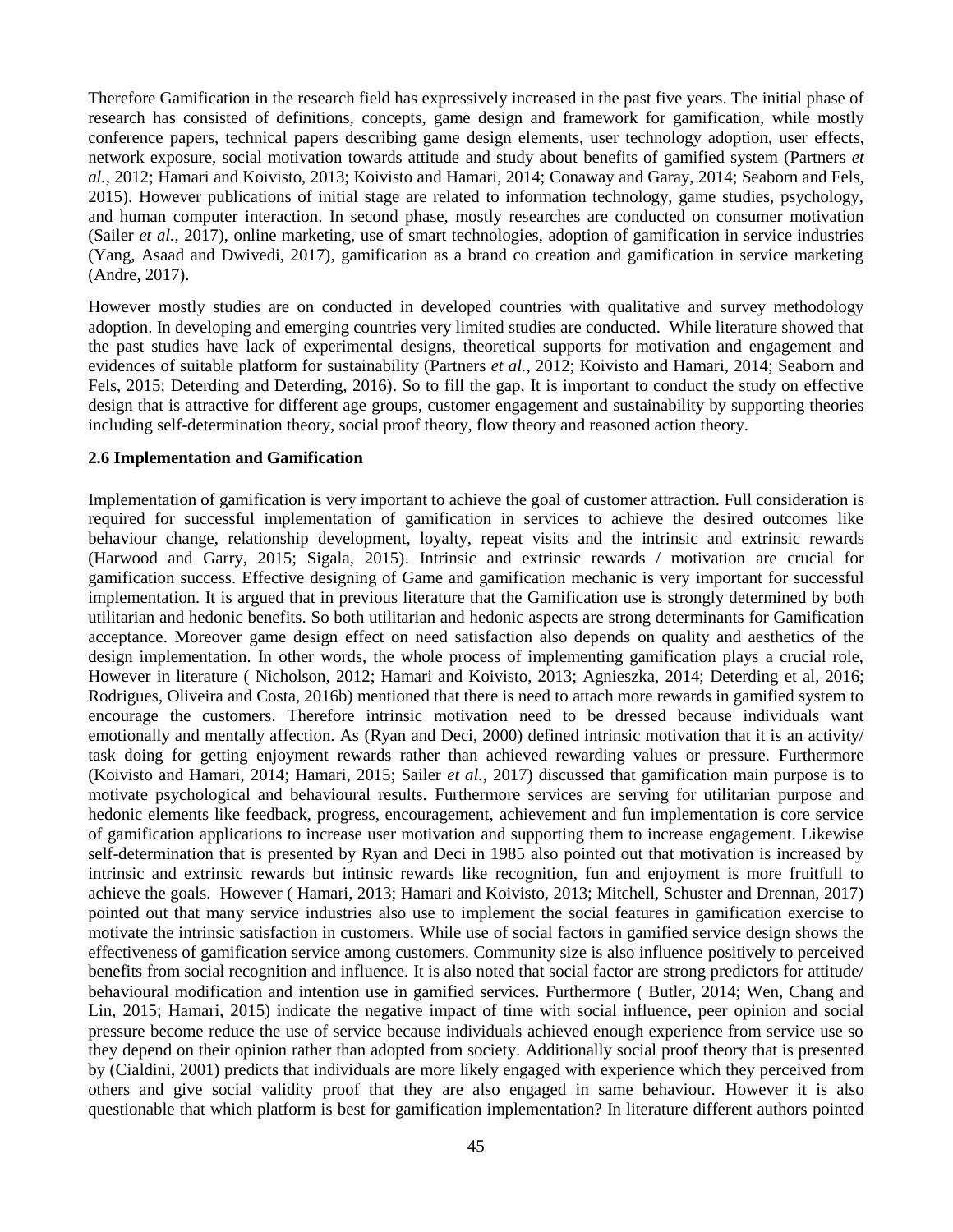out different platform like social media(Hamari and Koivisto, 2013; Lucassen and Jansen, 2014), websites (Conaway and Garay, 2014; Hamari and Koivisto, 2015; Xu *et al.*, 2016) and mobile applications(Wen *et al.*, 2014; Mitchell, Schuster and Drennan, 2017; Yang, Asaad and Dwivedi, 2017) to implement the gamification sevice. Therefore gamification can be a powerful solution tool to address motivational problems if it will design and implement well established models.

Social capital network is a key for the innovation and knowledge spill over among industry players (Pellikka, 2014). Social media"s presence in our lives is becoming inescapable. Communicating through social media may be one of the most popular methods of electronic communication (Koivisto and Hamari, 2014; Hamari and Koivisto, 2015; Abel, Buff and Burr, 2016). (Kim, 2015; Abel, Buff and Burr, 2016; Yang, Asaad and Dwivedi, 2017) argued that mobile and social media are best for gamification implementation because of three reasons: Rapid adoption of the smartphone, the tremendous growth of the mobile web, the increased use of the social media. The combination of these three elements can make possible the popularity of gamification. The GPS features of a smartphone allowed people to easily share their locations (Wen, Chang and Lin, 2015). The mobile web made the real time information sharing on such gamification apps a reality. In literature it is found that gamification is not long lasting and durable process (Yang, Asaad and Dwivedi, 2017). Moreover high speed wireless internet and cloud computing technology availability has been increasing the mobile usage. To fulfil the current needs of business, traditional web user services are become switching or redesigning their application to the mobile technological platform to increase and maintain the user engagement and productivity (Harwood and Garry, 2015). Moreover according to reasoned action theory that is presented by (Fishbein and Ajzen, 1975) one actual use of technology is influenced by perceived ease of use. So mobiles are more convenient and easy to access base technology. Particularly it's a basic need in this modern era and pocket carry technology so gamified organizations can easily convey their message through this platform.

#### **2.7 Customer engagement and Gamification**

Many survey studies conducted on role of customer engagement in gamification (Harwood and Garry, 2015; Robson *et al.*, 2015; Seixas, Sandro and Jos, 2016) pointed out the importance of customer engagement, they gave the evidence that the achievement of engagement is linked with the level of motivation, behavioural, performance, completion of task and reward collection. (Dexter and Yazdanifard, 2015; Robson *et al.*, 2015) discussed that Gamification is a tool of behaviour change, while it can increase customer engagement if it implemented properly. Furthermore they discused two types of individuals in psychological context who engaged toward gamified experience, players (customers) and designers. Designer are marketers and paly an important role to attract players. Moreover they argued the challenges that faced gamified designers to engage customers. One challenge is to understand: how different age group customers would be motivate. Likewise in (Rodrigues, Oliveira and Costa, 2016) study It is found that customer sense of social interaction is improved by gamification which strongly effected on customer intention use of application and this increased customer engagement that is beneficial for businesses. Furthermore ( Helena Nobre and Andre, 2017) found that through entertainment, brand involvement, challenges, and repeat experiences, gamification can leads businesses toward success. Additionally, consumers engaged gamified systems when it gives intrinsic and extrinsic reward, fun & enjoyment, competition, social interaction and recognition. (Hamari and Koivisto, 2013; Wen, Chang and Lin, 2015) in utilitarian, hedonic and social interaction; hedonic and social interaction are strong predictor of attitude and intention to use or customer engagement. For how gamification is perceived and intent to continue use, social factors are strong predictors. (Koivisto and Hamari, 2014) discussed that the recognition of users received might not directly effect on their behaviour and attitudes towards gamification. The results indicate that attitude toward a Gamification service is a strong determinant of one"s intentions to continue using the service as well as of intentions to recommend the service to others. Furthermore (Koivisto and Hamari, 2014; Lucassen and Jansen, 2014) results show that perceived enjoyment and perceived usefulness of the gamification decline with use. They argued that users become bore or fed-up with the experience of service use. Moreover ease of use of gamification service is reduced with the passage of time and age. (Partners *et al.*, 2012; Harwood and Garry, 2015; Deterding and Deterding, 2016) argued that norms become diffuse by social activities of sharing and recognizing in challenge completion. Particularly, the results pointed out that the user engagement in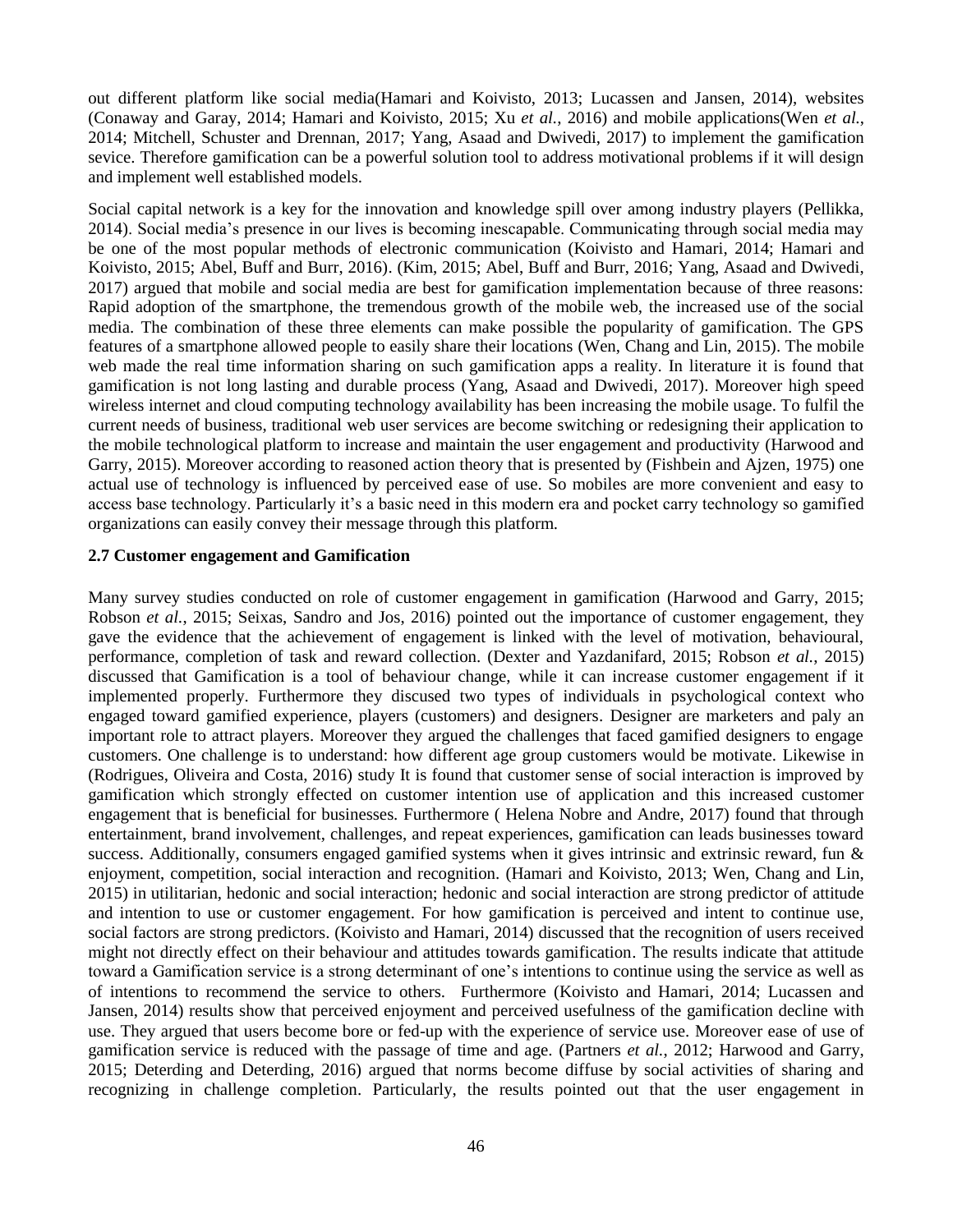gamification is essential part into value chains, user led innovation and word of mouth advertisement. So marketers should motivate customers toward loyalty and continues use.

However motivation and flow is very important for user engagement as (R. Ryan and Deci, 2000; Seligman and Csikszentmihalyi, 2000) argued in self-determination and flow theory that intrinsic and extrinsic rewards both are essential to motivate the customers and flow mean challenge should not be difficult nor so easy because so difficult task can fed-up the players and so easy task can bore them. So for continues engagement intrinsic and extrinsic reward as well as flow is important for sustainability. Clear goals are also one of the main dimensions of flow theory (Csíkszentmihalyi, 1990) which predicts that having clear goals and immediate feedback supports the emergence of a "flow state", where the user"s skills and the challenge of the task are optimally balanced.

## **2.8 Sustainability and Gamification**

In literature it is pointed out that Gamification is not a long lasting process(Hamari, 2015; Berger and Schrader, 2016) so sustainability is a big problem that is associated with this innovative concept. (Hamari, 2015; Rodrigues, Oliveira and Costa, 2016) pointed out that the intrinsic reward is referred to internal benefits that are derived from the use of technology or enjoyment from website by motivators and this enjoyment increased or sustainable the use. They further argued that enjoyment and ease of use are correlated that influence on services use. Furthermore behaviour change maintenance or sustainability is very important in marketing instead of one off behavioural event. Marketers should concentrated on sustainability building and long lasting positive exchange(Hamari and Koivisto, 2015; Harwood and Garry, 2015; Deterding and Deterding, 2016; Nakashima and Maruyama, 2017). Perceived ease of use and perceived usefulness can lead customers towards sustainability as Fishbein and Ajzen, 1975), pointed out in the theory of reasoned action that use of technology system is influence directly or indirectly on user behavioural intention, attitude, perceived ease of use, strategic value and perceived usefulness. (Davis et al. 1989; Berger and Schrader, 2016) further argued that perceived usefulness is stronger predictor of an individual intention to use technology system. (Brunello and Accademico, 2014; Yang, Asaad and Dwivedi, 2017) discussed that integration of a user-centred design (UCD) can positively change the user attitude towards services; can support individuals to perceived benefits or usefulness and also working to change the behaviour. However sustainability in gamification is still a big problem for marketers, practitioners and researchers.

## **2.9 Conclusion**

Trend of gamification in research area is increasing from past five years. Gamification is become more popular concept among researchers and marketers. Literature suggests that this is very useful technology for advance business world. Gamification is basically linked with motivation. Additionally a person with intrinsic rewards can be more powerful motivators of gamification because it leads customers towards engagement. Moreover meaningful and effective gamified design can make customer happy and long lasting user. Furthermore gaming mechanics with well designing mechanics enhance both intrinsic and extrinsic motivation through game elements. Perceived usefulness, perceived ease of use and attitude can lead users towards sustainability. However well designing in implementation process and sustainability are the problems that are linked with gamification.

## **References**

Abel, J. P., Buff, C. L. and Burr, S. A. (2016) "Social Media and the Fear of Missing Out: Scale Development and Assessment", *Journal of Business & Economics Research (JBER)*, 14(1), p. 33. doi: 10.19030/jber.v14i1.9554.

Agnieszka, W.-S. (2014) "Gamification As a New Trend in Marketing", *Marketing & Management of Innovations*, (4), pp. 57–64.

Andre, H. N. (2017) 'Gamification as a platform for brand co-creation experiences  $\cdot$ '. doi: 10.1057/s41262-017-0055-3.

Baard, P. P., Deci, E. L. and Ryan, R. M. (2004) "Intrinsic Need Satisfaction: A Motivational Basis of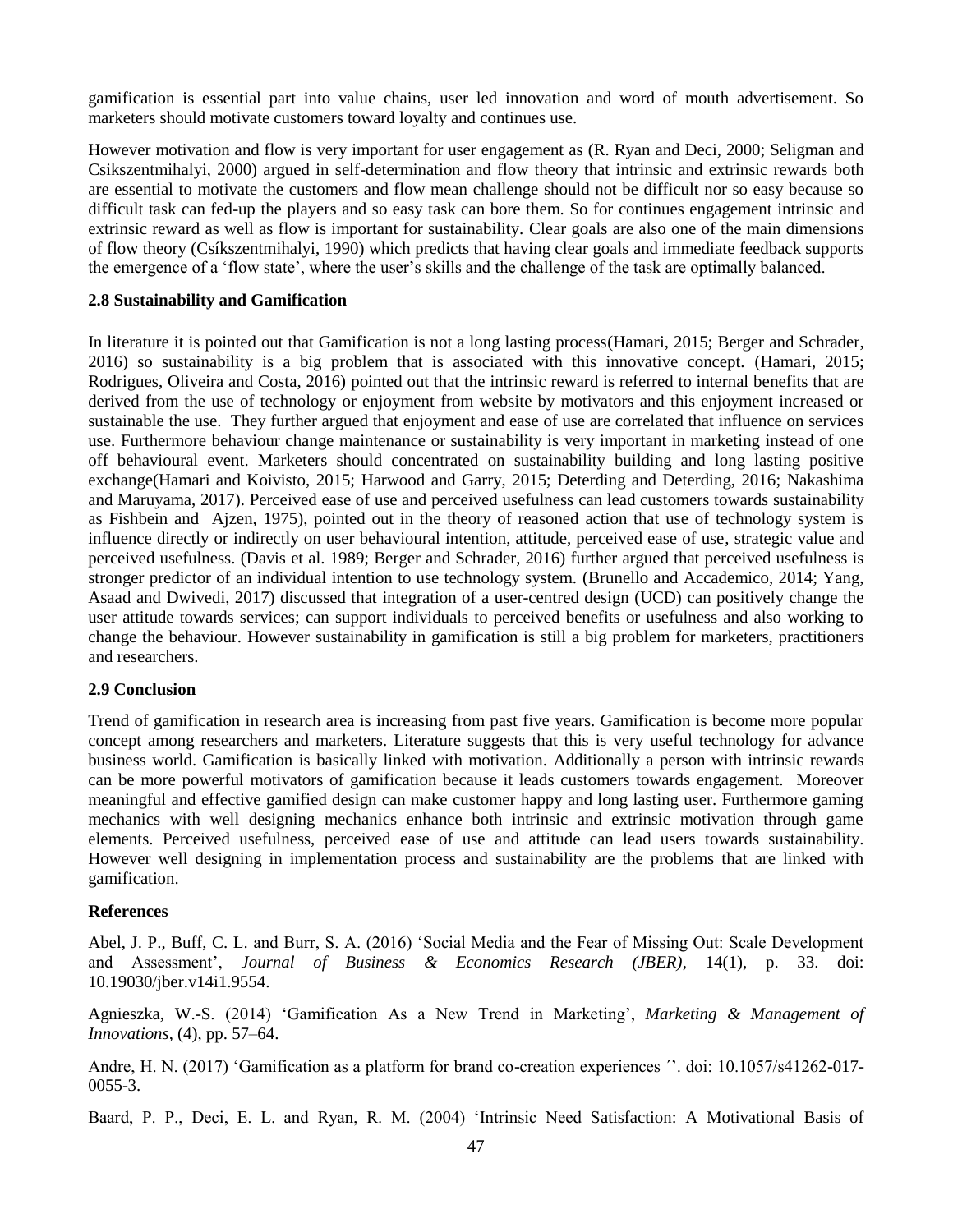Performance and Weil-Being in Two Work Settings1", *Journal of Applied Social Psychology*, 34(10), pp. 2045– 2068. doi: 10.1111/j.1559-1816.2004.tb02690.x.

Berger, V. and Schrader, U. (2016) "Fostering sustainable nutrition behavior through gamification", *Sustainability (Switzerland)*, 8(1), pp. 1–15. doi: 10.3390/su8010067.

Bittner, J. V. and Shipper, J. (2014) "Motivational effects and age differences of gamification in product advertising", *Journal of Consumer Marketing*, 31(5), pp. 391–400. doi: 10.1108/JCM-04-2014-0945.

Brodie, R. J., Ilic, A., Juric, B. and Hollebeek, L. (2013) 'Consumer engagement in a virtual brand community : An exploratory analysis', *Journal of Business Research*. Elsevier Inc., 66(1), pp. 105–114. doi: 10.1016/j.jbusres.2011.07.029.

Brunello, A. and Accademico, A. (2014) "The use of Gamification to increase customer satisfaction and brand loyalty : The Nike'.

Butler, C. (2014) "A Framework for Evaluating the Effectiveness of Gamification Techniques by Personality Type", *HCI in Business*, pp. 381–389.

Ching, H., Hsieh, L. and Hwang, C. Y. (2017) "A Theoretical Model of Incorporating Gami fi cation Design into On-line Marketing", pp. 223–233. doi: 10.1007/978-3-319-58484-3.

Conaway, R. and Garay, M. (2014) "Gamification and service marketing", *SpringerPlus*, 3(1), p. 653. doi: 10.1186/2193-1801-3-653.

Deci, E. L., Ryan, R. M., Gagné, M., Leone, D. R., Usunov, J. and Kornazheva, B. P. (2001) "Need Satisfaction, Motivation, and Well-Being in the Work Organizations of a Former Eastern Bloc Country: A Cross-Cultural Study of Self-Determination", *Personality and Social Psychology Bulletin*, 27(8), pp. 930–942. doi: 10.1177/0146167201278002.

Deterding, S. and Deterding, S. (2016) "Human – Computer Interaction The Lens of Intrinsic Skill Atoms : A Method for Gameful Design The Lens of Intrinsic Skill Atoms : A Method for Gameful Design", 24(May). doi: 10.1080/07370024.2014.993471.

Dexter, J. B. and Yazdanifard, R. (2015) "Applying Gamification To the Service Industry As an Effective Way of Gaining and Retaining Customers .", (October), pp. 1–7.

Freudmann, E. A. and Bakamitsos, Y. (2014) "The Role of Gamification in Non-profit Marketing: An Information Processing Account.", *Procedia - Social and Behavioral Sciences*. Elsevier B.V., 148, pp. 567–572. doi: 10.1016/j.sbspro.2014.07.081.

Guang, V., Baines, T., Baldwin, J., Ridgway, K., Petridis, P., Ziaee, A., Uren, V. and Andrews, D. (2017) "Industrial Marketing Management Using gami fi cation to transform the adoption of servitization", 63, pp. 82– 91. doi: 10.1016/j.indmarman.2016.12.005.

Hamari, J. (2015) *Gamification - Motivations & Effects*. Available at: http://urn.fi/URN:ISBN:978-952-60-6056

Hamari, J. and Koivisto, J. (2013) "Social motivations to use gamification: an empirical study of gamifying exercise', *Proceedings of the 21st European Conference on Information Systems SOCIAL*, (JUNE), pp. 1-12. doi: 10.1016/j.chb.2015.07.031.

Hamari, J. and Koivisto, J. (2015) "International Journal of Information Management Why do people use gamification services ?", 35, pp. 419–431.

Hamari, J., Koivisto, J. and Sarsa, H. (2014) "Does gamification work? - A literature review of empirical studies on gamification", *Proceedings of the Annual Hawaii International Conference on System Sciences*, pp. 3025– 3034. doi: 10.1109/HICSS.2014.377.

Harwood, T. and Garry, T. (2015) "An investigation into gamification as a customer engagement experience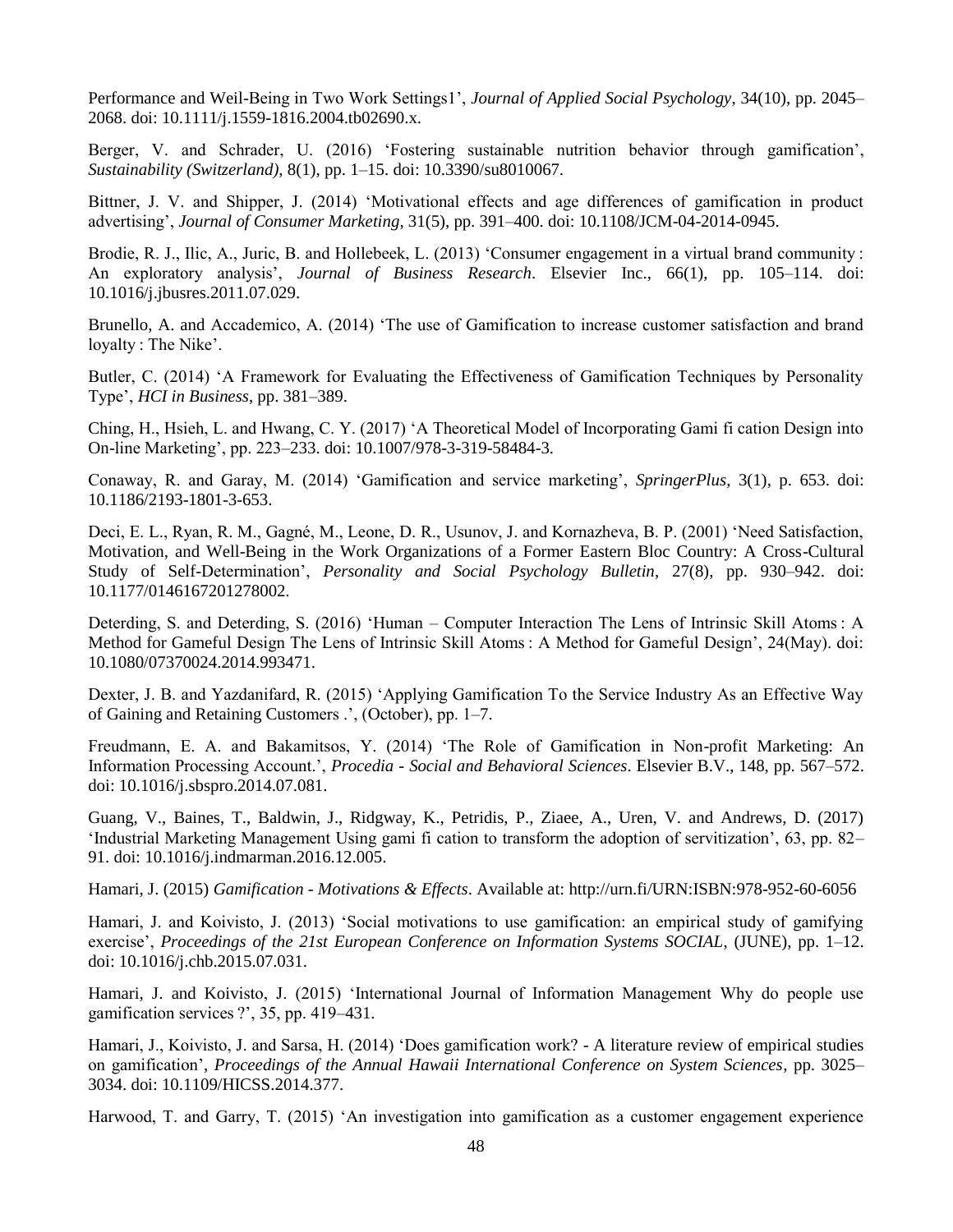environment", *Journal of Services Marketing*, 29(6/7), pp. 533–546. doi: 10.1108/JSM-01-2015-0045.

Hill, V., Goel, A. and Yang, N. (2015) 'Digital citizenship through game design in Minecraft', *New Library World*, 116(7/8), pp. 369–382. doi: 10.1108/EL-01-2014-0022.

Ioanăs, E. and Stoica, I. (2014) "Social media and its impact on consumers behavior", *International Journal of Economic Practices and Theories*, 4(2), pp. 295–303.

Kim, B. (2015) *Understanding Gamification*, *Understanding Gamification*. doi: http://dx.doi.org/10.5860/ltr.51n2.

Koivisto, J. and Hamari, J. (2014) "Demographic differences in perceived benefits from gamification", *Computers in Human Behavior*. Elsevier Ltd, 35, pp. 179–188. doi: 10.1016/j.chb.2014.03.007.

Lauto, G. and Valentin, F. (2016) "How preference markets assist new product idea screening.", *Industrial Management & Data Systems*, 116(3), pp. 603–619. doi: 10.1108/IMDS-07-2015-0320.

Lucassen, G. and Jansen, S. (2014) "Gami fi cation in Consumer Marketing - Future or Fallacy ?", 148(2011), pp. 194–202. doi: 10.1016/j.sbspro.2014.07.034.

Matallaoui, A. (2017) "How Effective Is " Exergamification "? A Systematic Review on the Effectiveness of Gamification Features in Exergames', pp. 3316–3325.

Ming, D., Wen, H., Jen, D., Chang, W., Lin, Y. T. and Wei, C. (no date) "Gamification Design for Increasing Customer Purchase Intention in a Mobile Marketing Campaign App technologies", pp. 1–11.

Mitchell, R., Schuster, L. and Drennan, J. (2017) "Understanding how gamification influences behaviour in social marketing', Australasian Marketing Journal (AMJ). Elsevier Ltd, 25(1), pp. 12-19. doi: 10.1016/j.ausmj.2016.12.001.

Morganti, L., Pallavicini, F., Cadel, E., Candelieri, A. and Archetti, F. (2017) "Energy Research & Social Science Gaming for Earth : Serious games and gami fi cation to engage consumers in pro-environmental behaviours for energy e ffi ciency", 29(May), pp. 95–102. doi: 10.1016/j.erss.2017.05.001.

Nah, F. F., Zeng, Q., Telaprolu, V. R., Ayyappa, A. P. and Eschenbrenner, B. (2014) "Gamification of Education: A Review of Literature", *1st International Conference on HCI in Business (HCIB 2014)*, 8527, pp. 401–409. doi: 10.1007/978-3-319-07293-7.

Nakashima, R. and Maruyama, T. (2017) "ScienceDirect ScienceDirect ScienceDirect Gamification Approach to Smartphone-app-based Gamification Approach to Smartphone-app-based Mobility Management Mobility Management", *Transportation Research Procedia*. Elsevier B.V., 25, pp. 2349–2360. doi: 10.1016/j.trpro.2017.05.234.

Ne Gagné, M. and Deci, E. L. (2005) "Self-determination theory and work motivation", *Journal of Organizational Behavior J. Organiz. Behav*, 26(June 2004), pp. 331–362. doi: 10.1002/job.322.

Niemiec, C. P., Lynch, M. F., Vansteenkiste, M., Bernstein, J., Deci, E. L. and Ryan, R. M. (2006) "The antecedents and consequences of autonomous self-regulation for college: A self-determination theory perspective on socialization", *Journal of Adolescence*, 29(5), pp. 761–775. doi: 10.1016/j.adolescence.2005.11.009.

Partners, B. R., Partners, R., Morris, K., Partners, B. R., Insley, V., Nunan, D., Gârdan, D. A., Cant, M. and Du Toit, M. (2012) "Gamification and the online retail experience", *International Business & Economics …*, 11(11), pp. 1223–1233. doi: 10.1108/IJRDM-01-2013-0030.

Pellikka, H. (2014) "Gamification in Social Media".

Pratap, S., Gupta, A., Mateen, A. and Mahto, K. (2016) "Playing games, receiving gifts, creating experiences and building brands", *Marketing Intelligence & Planning*, 34(4), pp. 486–503. doi: 10.1108/02634501011078138.